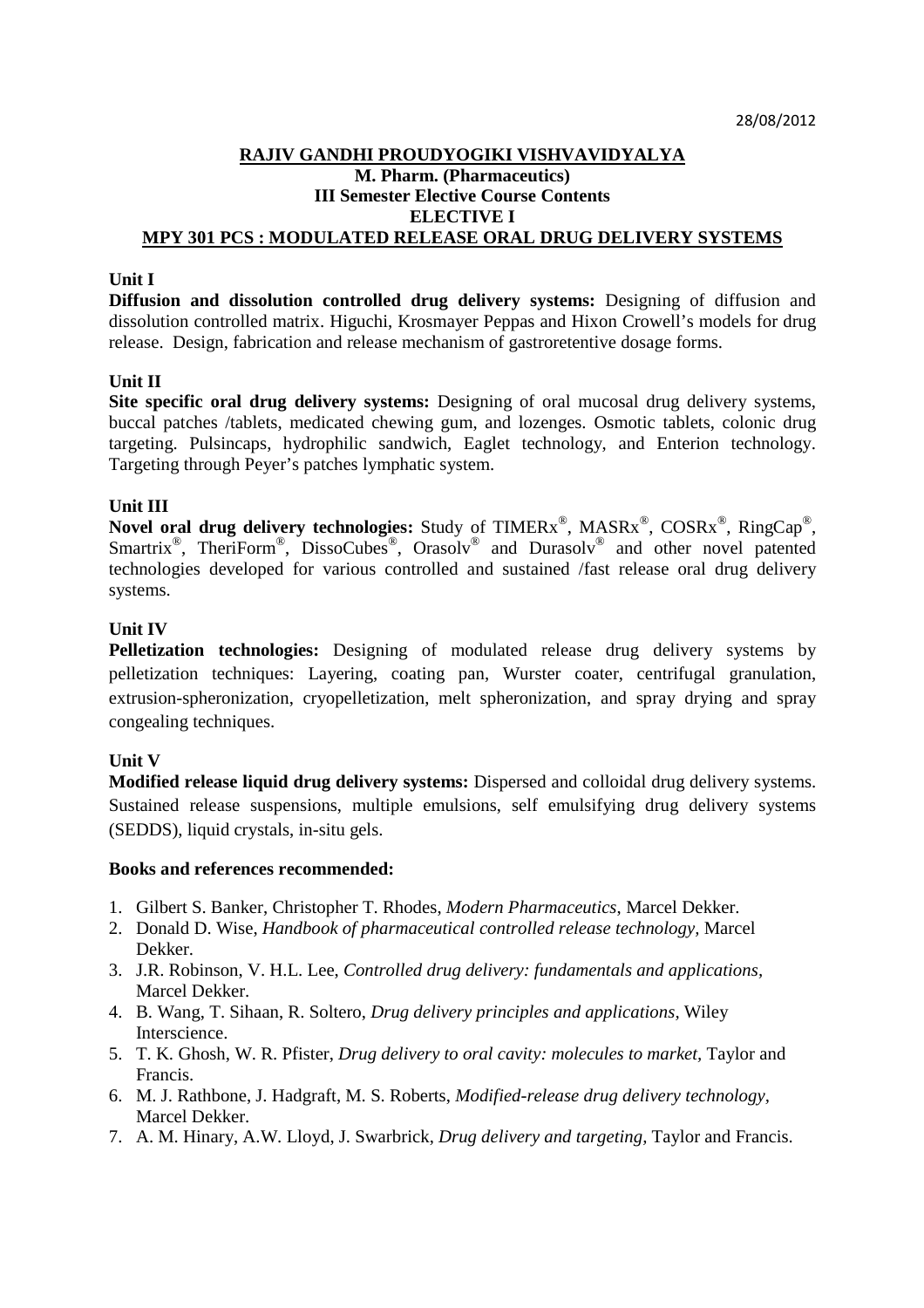## **RAJIV GANDHI PROUDYOGIKI VISHVAVIDYALYA M. Pharm. (Pharmaceutics) III Semester Elective Course Contents ELECTIVE II MPY 302 PCS : PARENTERAL, INHALATION & INTRANASAL DRUG DELIVERY TECHNOLOGY**

## **Unit I**

Parenteral formulations of peptides and proteins: Detailed study of protein and peptide characteristics, formulation principles, compatibility with packaging components and infusion sets, common stabilizers used for development of parenteral formulations of peptides and proteins. Study of marketed parenteral products of peptides and proteins.

## **Unit II**

Parenteral controlled drug depot systems: Designing of depot systems, formulation aspects, methods of preparation and characterization. In-vitro-in-vivo correlation of depot systems based on oil injection, suspension, emulsion, mixed micelles, liposome, and microsphere. Study of marketed and patented depot technologies: Atrigel®, Lupron® Depot, Trelstar® Depot, Consta®, Microsieve®.

## **Unit III**

**Parenteral implants:** Study of host response to long acting implants. Material of construction, methods of sterilization, release rate modulation, kinetics of release of drug from implantable drug delivery systems: Controlled-release micropump, drug-eluting stents, peristaltic, osmotic, propellent-driven, and positive displacement pumps.

#### **Unit IV**

**Inhalation drug delivery systems:** Metabolism and drug clearance mechanisms of lungs, pharmacodynamics and pharmacokinetics of therapeutic aerosols, effect of physical factors, breathing pattern, airway geometry, and mechanistic factors on drug delivery to lungs. Drug targeting to the lung: chemical and biochemical considerations. Study of dry powder inhalers (DPI), metered dose inhalers (MDI), delivery of peptides and vaccines through lungs.

## **Unit V**

**Intranasal drug delivery systems:** Intranasal drug administration, nasal drug delivery devices. Intranasal drug delivery systems. Application of intranasal route for improving bioavailability, site specific and targeted drug delivery.

- 1. Anthony J. Hickey, *Pharmaceutical Inhalation Aerosol Technology,* Marcel Dekker.
- 2. J. Swarbrick*, Injectable dispersed systems formulation, processing, and performance,* Teylor & Francis.
- 3. J. Swarbrick, J. C. Boylan, *Encyclopedia of pharmaceutical technology: Volume 8,* Marcel Dekker.
- 4. V. V. Ranade, M. A. Hollinger, *Drug delivery systems, Ed. 2,* CRC Press.
- 5. K. E. Avis, H. A. Lieberman, L. Lachman, *Pharmaceutical dosage forms: parenteral medications, Vol 2,* Marcel Dekker.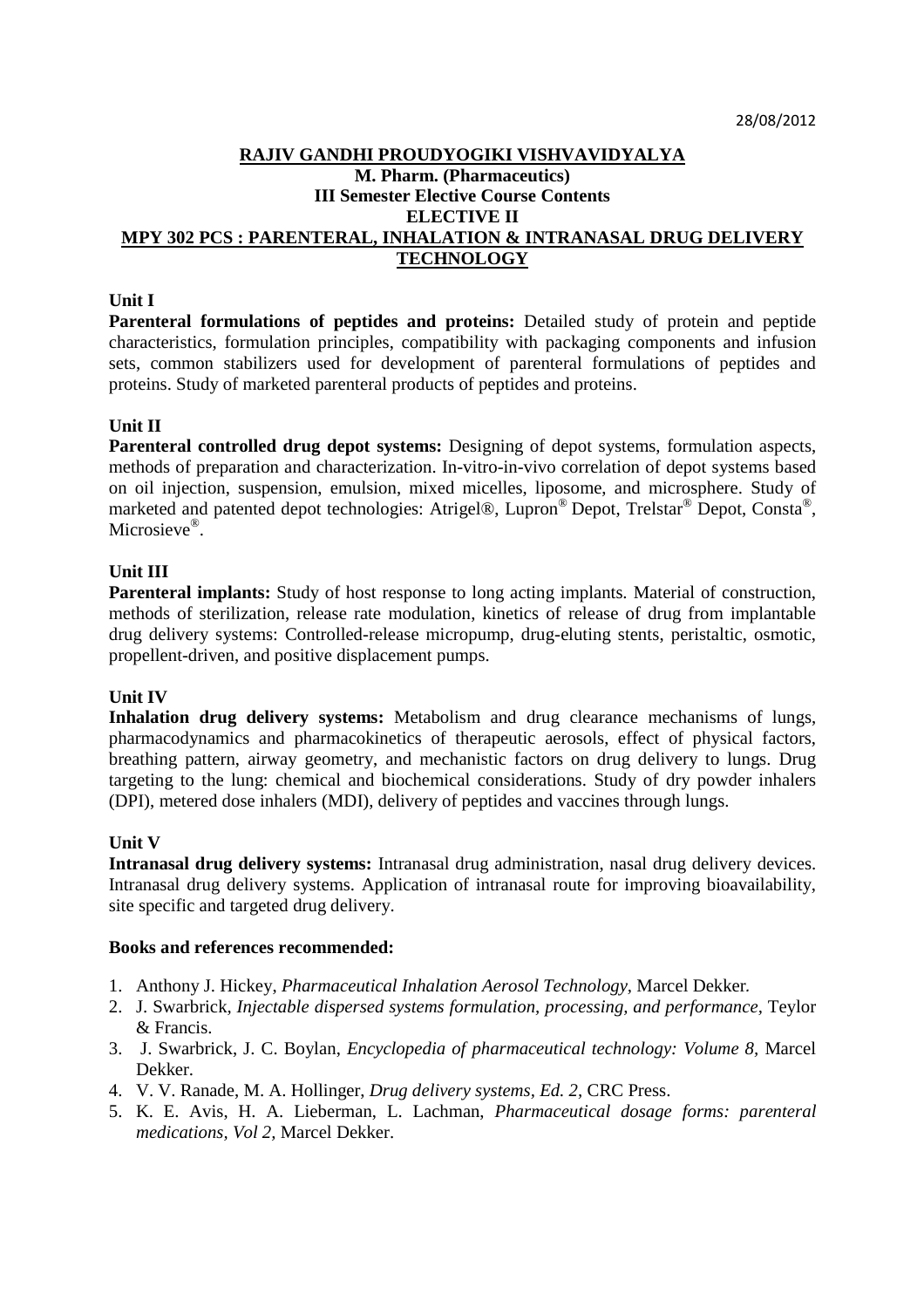# **RAJIV GANDHI PROUDYOGIKI VISHVAVIDYALYA M. Pharm. (Pharmaceutics) III Semester Elective Course Contents ELECTIVE III MPY 303 PCS : NANO DRUG DELIVERY SYSTEMS**

#### **Unit I**

**Manufacturing of nanocarriers:** Procedures involved in design and development of various nanosized drug delivery systems: nanocrystals, nanoparticles, nanocapsules, nanofibers, dendrimers, solid lipid nanoparticles, liposomes, fullerenes, i.e., carbon nanotubes, nanorods, and self-assembling nanostructures.

## **Unit II**

**Target oriented nanocarrier based drug delivery systems:** Rational for targeted drug delivery, biological processes involved, cellular uptake and processing transport across epithelium, extravasation, lymphatic uptake. Pharmacokinetic and pharmacodynamic considerations.

#### **Unit III**

**Long-circulating polymeric nanoparticles:** Rational of long circulation and mechanism of clearance of nanoparticles from body. Chemistry involved in PEGylation of nanocarriers. Stealth nanoparticles. Bioconjugation, antibodies based mechanism.

#### **Unit IV**

**Nanoparticle and targeted systems for cancer diagnosis and therapy:** Targeted delivery through enhanced permeability and retention. Folate receptors, Targeting through angiogenesis, Targeting to specific organs or tumor types, Tumor-specific targeting: Breast cancer, Liver, Targeting tumor vasculature for Imaging.

## **Unit V**

**Nanosized materials used in diagnosis:** Nanosized materials used in diagnosis of cancer and other critical diseases, MRI contrast enhancement, and in diagnostic kits.

- 1. Gilbert S. Banker, Christopher T. Rhodes, *Modern Pharmaceutics*, Marcel Dekker.
- 2. R. B. Gupta, U. B. Kompella*, Nanoparticle technology for drug delivery*, Tayler & Francis.
- 3. Deepak Thassu, Michel Deleers, Yashwant Pathak, *Nanoparticulate drug delivery systems,* Informa healthcare.
- 4. Mansoor M. Amiji, *Nanotechnology for cancer therapy,* CRC Press.